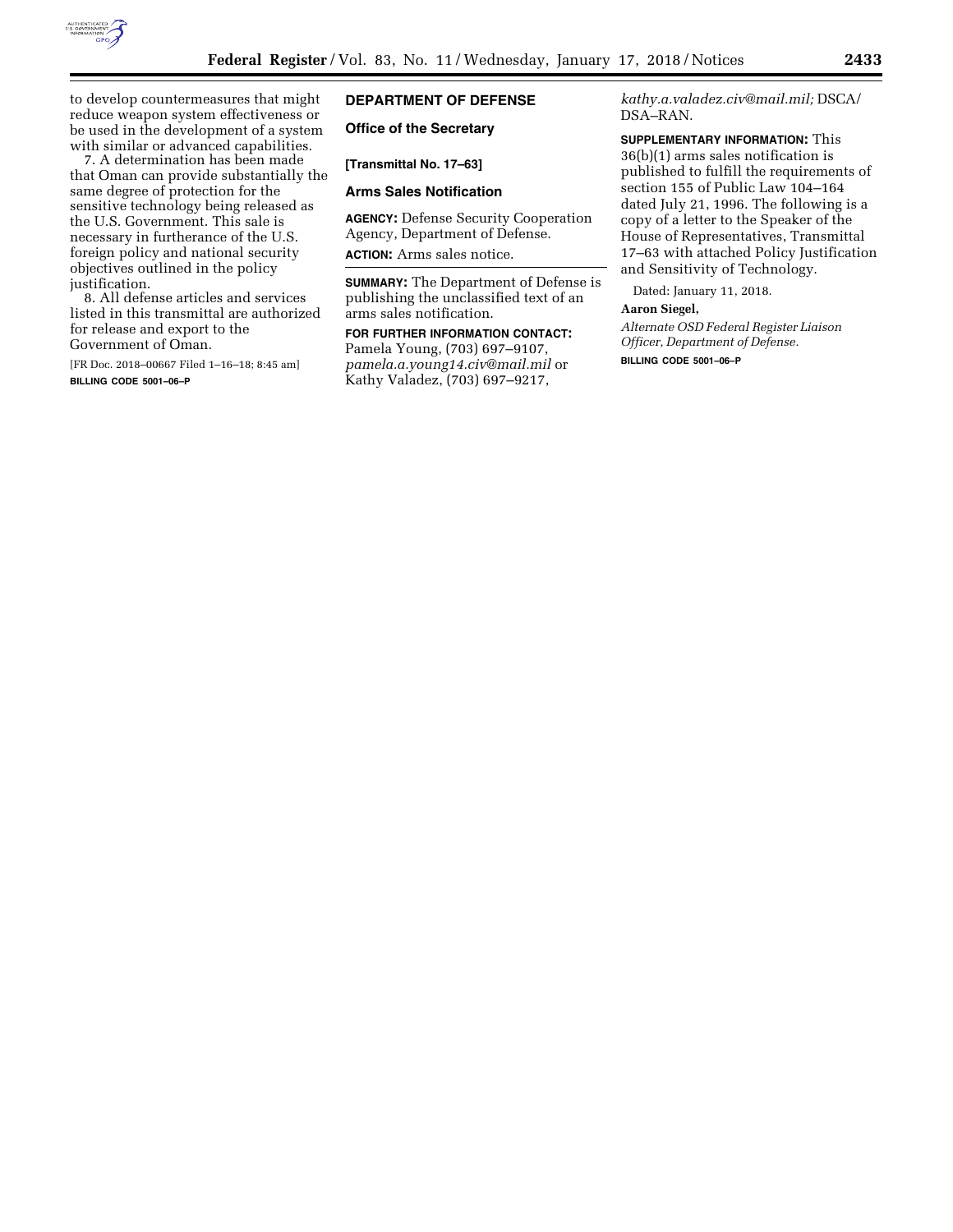

DEFENSE SECURITY COOPERATION AGENCY 20112TH STREET BOUTH, STE 203 ARLINGTON, VA 22202-5408

JS1 0 5 2010

The Honorable Paul D. Ryan Speaker of the House U.S. House of Representatives Washington, DC 20515

# Dear Mr. Speaker:

Pursuant to the reporting requirements of Section 36(b)(1) of the Arms Export Control Act, as amended, we are forwarding herewith Transmittal No. 17-63, concerning the Navy's proposed Letter(s) of Offer and Acceptance to the Government of Mexico for defense articles and services estimated to cost 598.4 million. After this letter is delivered to your office, we plan to issue a news release to notify the public of this proposed sale.

Sincerely; Chaffes W. Hopper Licutenant General, USA Director

Enclosures:

- 1. Transmittal
- 2. Policy Justification
- 3. Sensitivity of Technology



#### BILLING CODE 5001-06-C

# Transmittal No. 17-63

Notice of Proposed Issuance of Letter of Offer Pursuant to Section 36(b)(1) of the Arms Export Control Act, as amended

(i) Prospective Purchaser: The Government of Mexico

|  | (ii) Total Estimated Value: |  |  |
|--|-----------------------------|--|--|
|--|-----------------------------|--|--|

| Major Defense Equipment *  \$55.0 million | \$43.4 million |
|-------------------------------------------|----------------|
| m . 1                                     | $m = 111$      |

(iii) Description and Quantity or Quantities of Articles or Services under Consideration for Purchase:

Major Defense Equipment (MDE):

- Six (6) RGM-84L Harpoon Block II Surface Launched Missiles
- Twenty-three (23) Block II Rolling Airframe Missile (RAM) Tactical Missiles
- Six (6) MK 54 Mod 0 Lightweight Torpedoes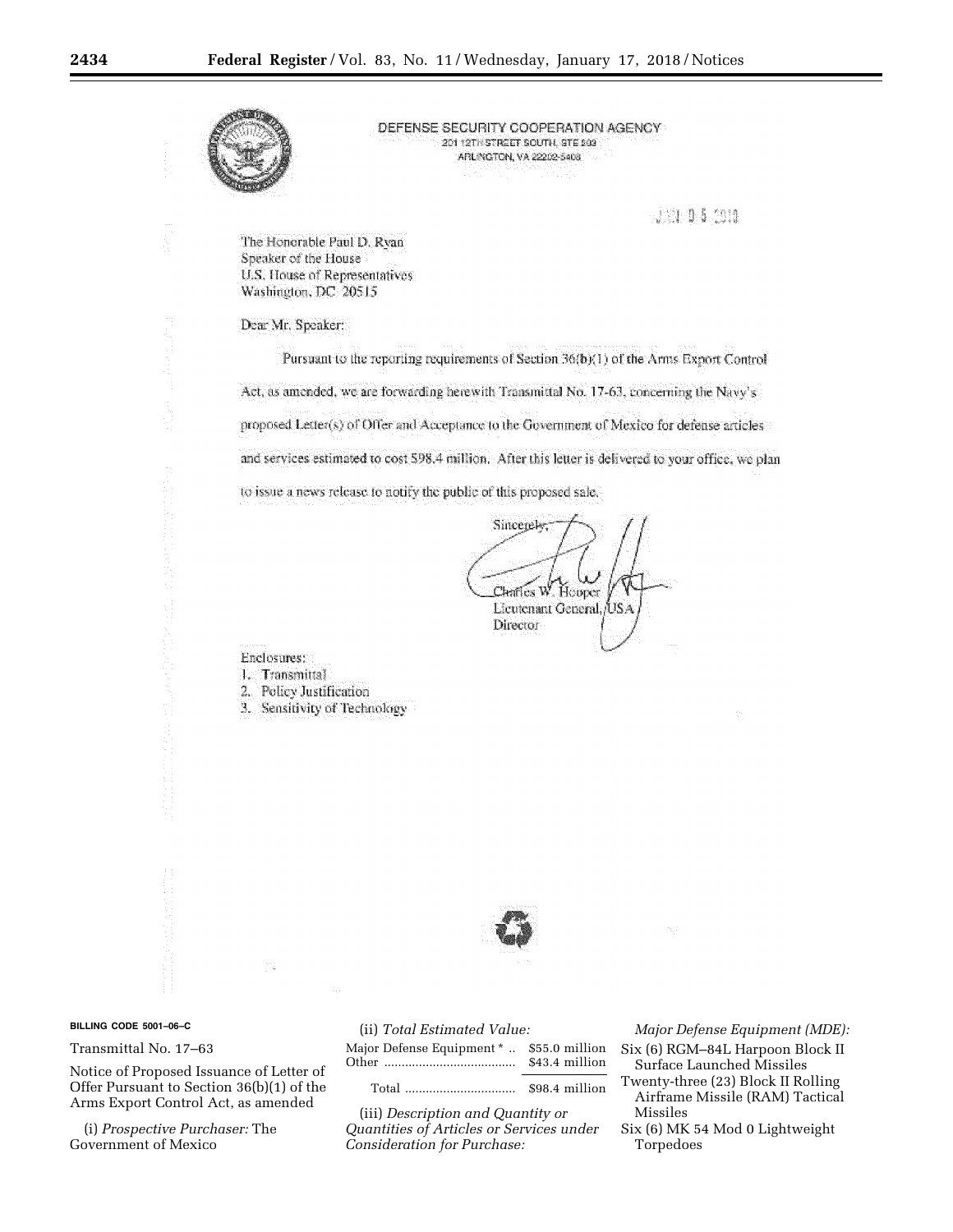### *Non-MDE includes:*

Also included are eight (8) MK 825 Mod 0 RAM Guided Missile Round Packs (GMRP) tri-pack shipping and storage containers; RAM Block 2 MK 44 Mod 4 Guided Missile Round Pack (GMRP); two (2) MK 32 Surface Vessel Torpedo Tubes (SVTT) triple tube launchers; two hundred and fifty (250) rounds of AA98 25 mm high explosive and semi-armor piercing ammunition; seven hundred and fifty (750) rounds A976 25mm target practice and tracer ammunition; four hundred and eighty (480) rounds of BA22 57mm high explosive programmable fuze ammunition; nine hundred and sixty (960) rounds of BA23 57mm practice ammunition; containers; spare and repair parts; support and test equipment; publications and technical documentation; personnel training and training equipment; U.S. Government and contractor representatives' technical assistance; engineering and logistics support services; installation services; associated electronics and hardware to control the launch of torpedoes; and other related elements of logistics and program support.

(iv) *Military Department:* Navy

(v) *Prior Related Cases, if any:* None (vi) *Sales Commission, Fee, etc., Paid,* 

*Offered, or Agreed to be Paid:* None (vii) *Sensitivity of Technology Contained in the Defense Article or Defense Services Proposed to be Sold:* 

See Attached Annex (viii) *Date Report Delivered to* 

*Congress:* January 5, 2018

\*As defined in Section 47(6) of the Arms Export Control Act.

# *POLICY JUSTIFICATION*

*Government of Mexico—Harpoon Block II Missiles, RAM Missiles and MK 54 Torpedoes* 

The Government of Mexico has requested to buy six (6) RGM–84L Harpoon Block II surface launched missiles, twenty-three (23) Block II Rolling Airframe Missile (RAM) tactical missiles and six (6) MK 54 Mod 0 lightweight torpedoes. Also included are eight (8) MK 825 Mod 0 RAM Guided Missile Round Packs (GMRP) tri-pack shipping and storage containers; RAM Block 2 MK 44 Mod 4 Guided Missile Round Pack (GMRP); two (2) MK 32 Surface Vessel Torpedo Tubes (SVTT) triple tube launchers; two hundred and fifty (250) rounds of AA98 25 mm high explosive and semi-armor piercing ammunition; seven hundred and fifty (750) rounds A976 25mm target practice and tracer ammunition; four hundred and eighty (480) rounds of BA22 57mm high explosive

programmable fuze ammunition; nine hundred and sixty (960) rounds of BA23 57mm practice ammunition; containers; spare and repair parts; support and test equipment; publications and technical documentation; personnel training and training equipment; U.S. Government and contractor representatives' technical assistance; engineering and logistics support services; installation services; associated electronics and hardware to control the launch of torpedoes; and other related elements of logistics and program support. The estimated cost is \$98.4 million.

This proposed sale will support the foreign policy and national security of the United States by helping to improve the security of a strategic partner. Mexico has been a strong partner in combating organized crime and drug trafficking organizations. The sale of these ship-based systems to Mexico will significantly increase and strengthen its maritime capabilities. Mexico intends to use these defense articles and services to modernize its armed forces and expand its existing naval and maritime support of national security requirements and in its efforts to combat criminal organizations.

Mexico intends to use the weapon systems on its Mexican Navy Sigma 10514 Class ship. The systems will provide enhanced capabilities in effective defense of critical sea lanes. The proposed sale of these systems and support will increase the Mexican Navy's maritime partnership potential and align its capabilities with existing regional navies. Mexico has not purchased these systems previously. Mexico will have no difficulty absorbing this equipment into its armed forces.

The proposed sale of this equipment will not alter the basic military balance in the region.

The equipment will be provided from U.S. stocks. There are no known offset agreements proposed in connection with this potential sale.

Implementation of this proposed sale will require annual trips to Mexico involving U.S. Government personnel and contractor representatives for technical reviews, support, and oversight for approximately two years.

There will be no adverse impact on U.S. defense readiness as a result of this proposed sale.

#### Transmittal No. 17–63

Notice of Proposed Issuance of Letter of Offer Pursuant to Section 36(b)(1) of the Arms Export Control Act

Annex

Item No. vii

(vii) *Sensitivity of Technology:* 

1. The MK 32 SVTT system is UNCLASSIFIED, but the system has one classified firmware card that controls launches. The system is currently in service in the U.S. Navy and in various other foreign nations that utilize shipboard launched torpedoes. The firmware card is essential to the ability of the system to successfully launch torpedoes when directed by the shipboard command and control system.

2. The RGM–84L Harpoon Surface Launched Block II missile system, to include publications, documentation, operations, supply, maintenance, and training to be conveyed with this proposed sale have the highest classification level of CONFIDENTIAL. The Harpoon Block II missile is a nonnuclear tactical weapon system currently in service in the U.S. Navy and in 29 other foreign nations. It provides a day, night, and adverse weather, standoff surface-to-surface capability and is an effective Anti-Surface Warfare missile. The RGM–84L incorporates components, software, and technical design information that are considered SENSITIVE.

3. The following components being conveyed by the proposed sale are considered sensitive and are classified CONFIDENTIAL:

- a. The Radar Seeker
- b. The GPS/INS System
- c. Operational Flight Program Software
- d. Missile operational characteristics and performance data

These elements are essential for the Harpoon Block II missile to selectively engage hostile targets under a wide range of operational, tactical and environmental conditions. The version being sold to Mexico is not the Coastal Target Suppression land attack missile version.

4. MK 54 All-Up-Round Lightweight (Warshot) torpedoes and associated support equipment, training, test equipment, and technical support; Recoverable Exercise Torpedoes (REXTORPs); and Exercise Torpedoes (EXTORPs) are associated with this sale. The MK 54 Lightweight Torpedo (LWT) can be launched from surface ships, helicopters, and fixed wing aircraft. The MK 54 LWT is an upgrade to the MK 46 Torpedo. The MK 54 LWT contains new sonar, guidance and control systems with modern technology. The new guidance and control system uses a mixture of commercial-off-the-shelf and custom-built electronics. The warhead, fuel tank, and propulsion system from the MK 46 torpedo are re-used in the MK 54 configuration with minor modifications. The MK 54 is highly